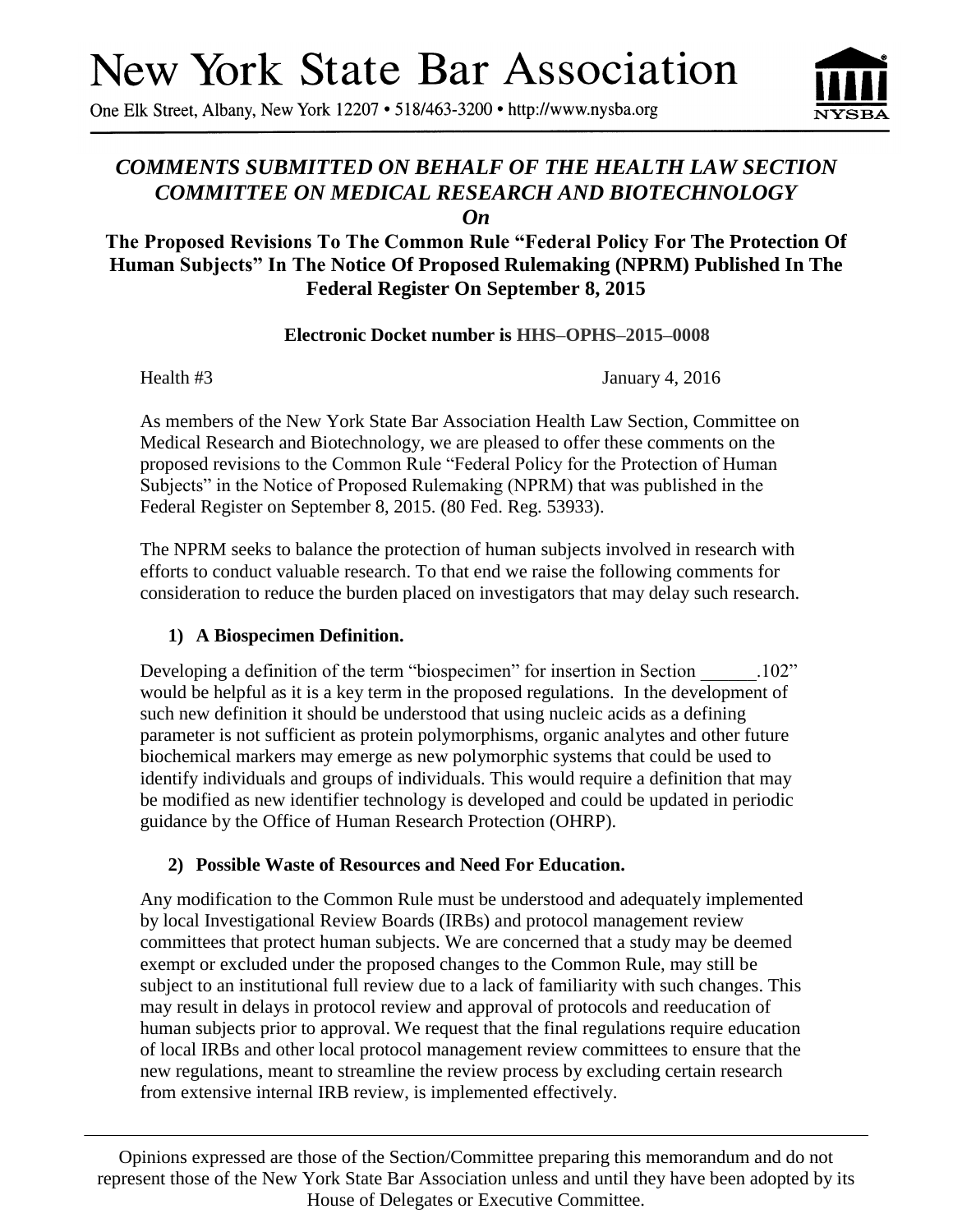There is a concern that a study may be deemed exempt or excluded under the proposed NPRM but may still be subjected to an institutional full review, resulting in non-peer lay review, delays, and reeducation of human subjects prior to approval.

#### **3) Reliance on Investigators Regarding Exclusion Categories.**

To facilitate the implementation of the modifications to the Common Rule, as well as the protocol review and approval process, it may be helpful to allow investigators to make self-determinations regarding the types of research activities covered in particular exclusion categories. At one New York medical institution, investigators fill out a brief questionnaire and follow a simple flow chart to determine whether or not their research study falls in an exclusion category. It would be helpful if the Office for Human Research Protections could develop a similar, brief template that IRBs could implement in their institutions.

#### **4) Impediment of Genomic Research.**

 $\overline{\phantom{a}}$ 

In describing the research to which the proposed changes to the Common Rule would be applicable, one alternative suggested by the NPRM is that certain research on genomic data would be considered human subject research under the Common Rule; all research on whole genome sequence data under Alternative A and, under Alternative B, research on any genomic sequence data combined with other information. A balance must be struck, however, between advancing research in the field of genomics and affording appropriate privacy protections for individuals from whom the data is derived. If research involving genomic data is deemed to be human subject research, as in Alternatives A and B, this may impede the progress of genomic research in the United States. Discoveries of new therapies using genomic science is largely dependent on researchers having access to a pool of genomic data from multiple prior studies. Such large pools of data are being created nationwide due to "next generation sequencing" technology that has allowed genomic sequencing to occur faster and at a lower cost than ever before. New possibilities in medical research are constantly opening as the data made available to researchers increases exponentially every year. One researcher has stated that within the next decade, genomics technology will generate somewhere between 2 and 40 exabytes of data per year.<sup>1</sup> Therefore, if access to data from multiple studies were inhibited, this would be a lost opportunity to advance science and medicine. Such new discoveries using genomic research is facilitated by allowing researchers to have access to the data generated from multiple, previous studies across large datasets of genomic information. The proposed Alternative A and B language may hinder future studies that seek to utilize past research. For example, a researcher may wish to query a database of genomic data that is derived from 15 previously conducted research protocols for a new study. If either

<sup>1</sup> Robert Gebelhoff , Washington Post, "*Sequencing the genome creates so much data we don't know what to do with it*" (July 7, 2015). Available at http://www.washingtonpost.com/news/speaking-ofscience/wp/2015/07/07/sequencing-the-genome-creates-so-much-data-we-dont-know-what-to-do-with-it/.